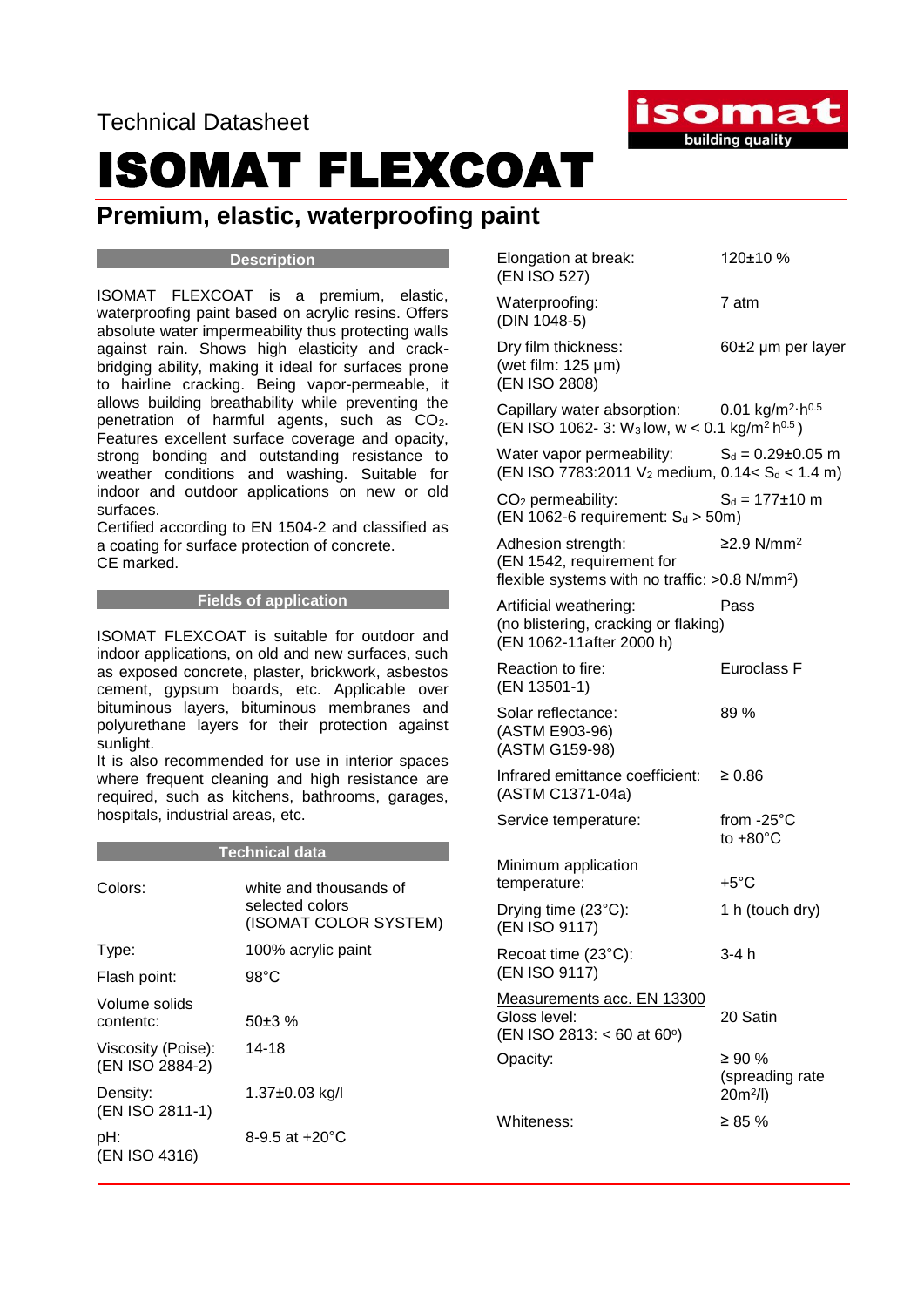

Wet Scrub Resistance: CLASS I (EN ISO 11998: < 5 μm at 200 wash cycles)

#### Cleaning of tools:

Remove as much paint as possible from the tools used before cleaning. Clean tools thoroughly with water and detergent immediately after use.

#### **Directions for use**

#### **1. Substrate**

The substrate should be clean, dry and free of grease, dust and loose materials.

- Cracks or joints should be filled with ISOMASTIC-A sealant.
- Imperfections on concrete should be repaired with the polymer-modified mortar DUROCRET and on exposed concrete with the polymermodified putty PLANFIX or PLANFIX-FINE.
- Plaster repairs are done with UNICRET or UNICRET-FAST ready-made mortars.

Priming with acrylic FLEX-PRIMER should follow, with consumption 100-200 g/m<sup>2</sup>, depending on the absorbency of the substrate. FLEX-PRIMER is especially recommended for loose or crumbling plasters.

#### **2. Application**

ISOMAT FLEXCOAT is used as it is or thinned with water up to 5%. It should be thoroughly stirred before application. It is applied with roller, brush or airless spray in two layers. The second coat follows after first one has dried. In cases of severe, isolated cracks, ISOMAT FLEXCOAT may be reinforced along the crack with a 10 cm wide polyester fleece strip (30 g/m<sup>2</sup> ).

In cases of multiple cracks, ISOMAT FLEXCOAT may be fully reinforced with the same polyester fleece, 100 cm wide.

#### **Coverage**

ISOMAT FLEXCOAT covers 12 m<sup>2</sup>/l, on previously prepared surfaces.

#### **Packaging**

ISOMAT FLEXCOAT is supplied in plastic buckets of 3 l and 10 l.

#### **Shelf life – Storage**

24 months from production date if stored in original, unopened packaging, at temperatures between +5°C and +35°C. Protect from direct sunlight and frost.

#### **Volatile organic compounds (VOCs)**

According to Directive 2004/42/CE (Annex II, table A), the maximum allowed VOC content for the product subcategory c, type WB is 40g/l (2010) for the ready-to-use product.

The ready-to-use product ISOMAT FLEXCOAT contains 30.73 g/l VOC.